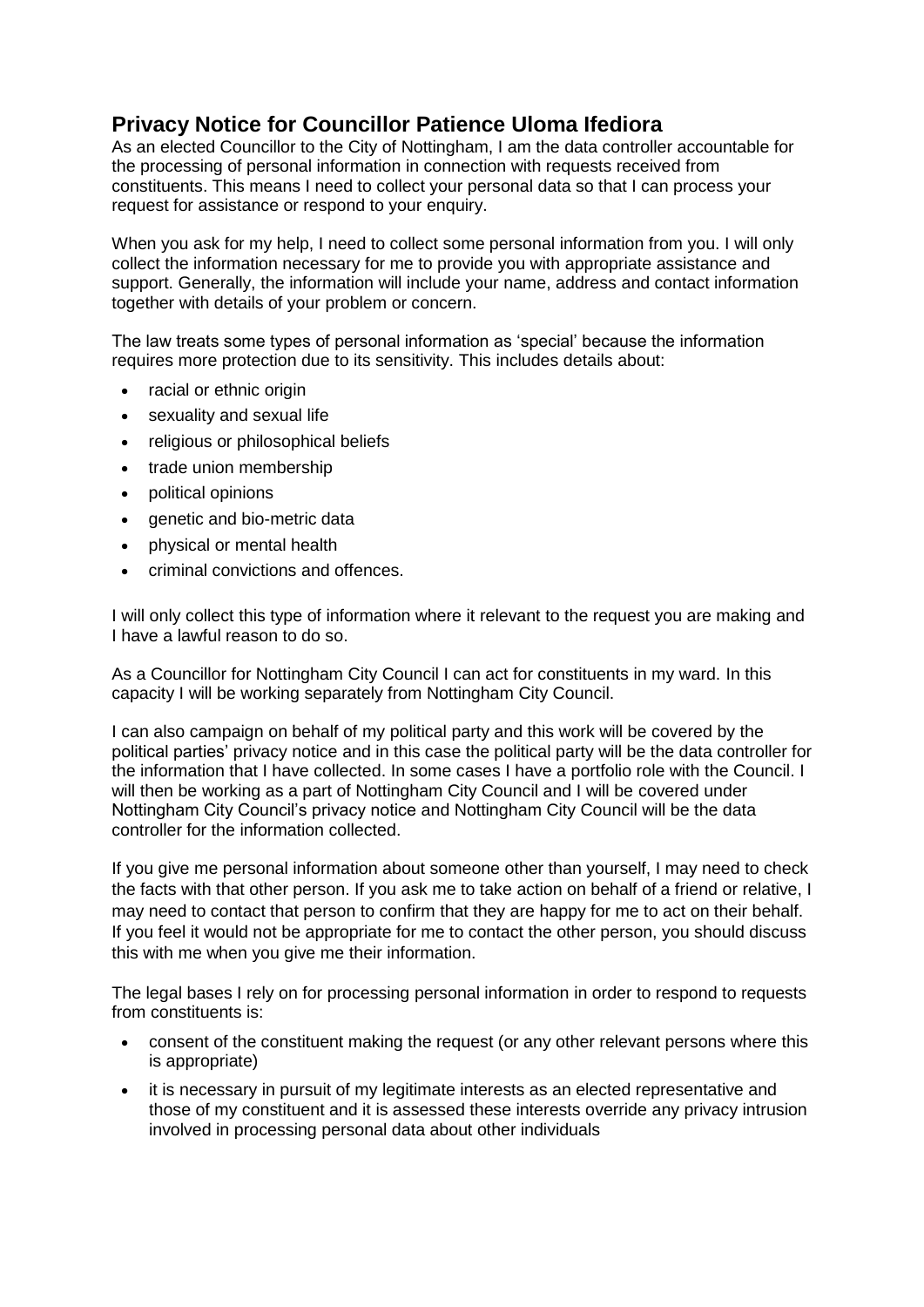- acting in the public interest by discharging functions as an elected representative for responding to requests from constituents where this is permissible, without explicit consent.
- Vital interests

In relation to special data the bases that I rely on are as follows:

- Explicit consent of the constituent making the request (or any other relevant persons where this is appropriate)
- Vital interests

In order to try to resolve your concerns, I may need to share your personal details and the circumstances of your query/complaint to other parties, as follows: councillors, local authorities including Nottingham City Council, government agencies, MPs,, health organisations and regulators. This is so that they can look into the matter. I will not pass personal details of constituents who contact me to anyone else unless I am required to do so by law or where this is in connection with a criminal investigation.

In any event, I will not use your personal data in a way that you would not reasonably expect. Please contact me if you wish to withdraw your consent at any time and your details will be deleted from my system.

If you specifically ask me not to disclose information identifying you to other third parties that it is necessary for me to contact, I will try to respect your wish. However, please be aware that I may not be able to progress the matter for you on an anonymous basis.

I will never sell your data. However, I may share some of your personal information with third parties to:

- help prevent fraud. I may share your information with credit reference agencies and other companies for use in credit decisions. Credit agencies may record these searches, but that will not affect your credit standing.
- pursue people or companies who owe money. I may share your information with debt collection agencies.
- help me if I need additional professional or legal advice on a matter relating to you.
- to improve and optimise the performance of websites and social media accounts. Analytics and search engine providers that I use can collect your data when interacting online. However, they will aggregate and anonymise the information, meaning individuals will not be personally identifiable.
- work out if a grant was successful in achieving its aims. This could be funding from a Government or a grant from a local, regional or national organisation such as Sport England and National/Heritage Lottery Fund. However, they will aggregate and anonymise the information, meaning individuals will not be personally identifiable.

I will take reasonable security measures to ensure that I protect personal information within my control from accidental loss or alteration, inappropriate access, misuse or theft.